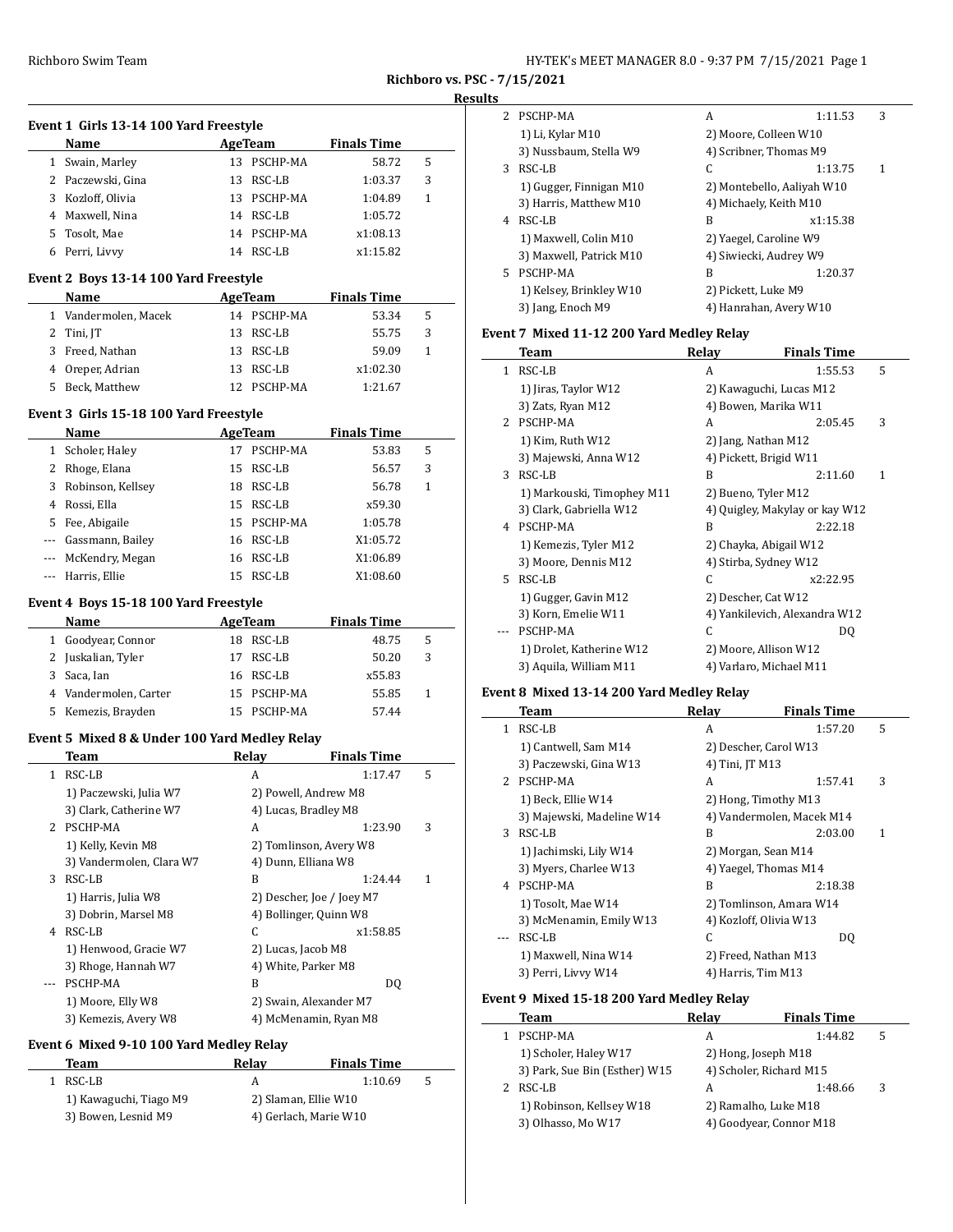#### **Results**

|    | (Event 9 Mixed 15-18 200 Yard Medley Relay) |                    |                            |   |  |  |
|----|---------------------------------------------|--------------------|----------------------------|---|--|--|
|    | Team                                        | Relay              | <b>Finals Time</b>         |   |  |  |
| 3. | RSC-LB                                      | B                  | 1:57.45                    | 1 |  |  |
|    | 1) Saca, Christopher M15                    | 2) Rossi, Ella W15 |                            |   |  |  |
|    | 3) Rhoge, Mark M17                          |                    | 4) Steinmetz, Zoe W15      |   |  |  |
| 4  | PSCHP-MA                                    | B                  | 1:57.66                    |   |  |  |
|    | 1) Fee, Abigaile W15                        |                    | 2) Bevivino, Gianna W15    |   |  |  |
|    | 3) Simon, Eric M15                          |                    | 4) Vandermolen, Carter M15 |   |  |  |
| 5. | RSC-LB                                      | C.                 | x1:59.45                   |   |  |  |
|    | 1) Albert, Em W17                           |                    | 2) Yaegel, Grace W17       |   |  |  |
|    | 3) Teplov, Jake M16                         |                    | 4) Slaman, Will M16        |   |  |  |
|    | PSCHP-MA                                    | C                  | DO.                        |   |  |  |
|    | 1) Carlson, Annalise W14                    |                    | 2) Exler, Grace W16        |   |  |  |
|    | 3) Kemezis, Brayden M15                     |                    | 4) Bernstein, Nathan M15   |   |  |  |

### **Event 10F Girls 6 & Under 25 Yard Freestyle**

| <b>Name</b>                  | AgeTeam        | <b>Finals Time</b> |
|------------------------------|----------------|--------------------|
| Meyer, Maeye<br>$\cdots$     | RSC-LB<br>6    | X25.50             |
| --- Kelly, Caroline          | PSCHP-MA<br>6  | X26.22             |
| --- Gerlach, Lucy            | RSC-LB<br>6    | X28.40             |
| --- Myers, Klara             | RSC-LB<br>6    | X28.46             |
| --- Juszczyszyn, Hailey      | PSCHP-MA<br>6  | X32.15             |
| --- Minnett, Emily           | PSCHP-MA<br>5. | X33.60             |
| Dunn, Gabrielle<br>$\cdots$  | PSCHP-MA<br>6  | X36.19             |
| Burns, Katherine<br>$\cdots$ | PSCHP-MA<br>6  | X36.78             |
| Lucas, Charliee<br>$\cdots$  | RSC-LB<br>6    | X39.00             |

### **Event 10M Boys 6 & Under 25 Yard Freestyle**

| AgeTeam        | <b>Finals Time</b> |
|----------------|--------------------|
| 6 PSCHP-MA     | X24.08             |
| - RSC-LB<br>6. | X31.82             |
| 6 PSCHP-MA     | X35.91             |
| RSC-LB         | X39.02             |
| PSCHP-MA<br>6  | X42.45             |
|                |                    |

### **Event 11 Girls 8 & Under 25 Yard Freestyle**

|              | Name                     | AgeTeam |          | <b>Finals Time</b> |              |  |
|--------------|--------------------------|---------|----------|--------------------|--------------|--|
| $\mathbf{1}$ | Paczewski, Julia         | 7       | RSC-LB   | 17.44              | 5            |  |
| 2            | Vandermolen, Clara       | 7       | PSCHP-MA | 17.70              | 3            |  |
| 3            | Dunn, Elliana            | 8       | PSCHP-MA | 17.75              | $\mathbf{1}$ |  |
| 4            | Tomlinson, Avery         | 8       | PSCHP-MA | x18.67             |              |  |
| 5            | Bollinger, Quinn         | 8       | RSC-LB   | 19.11              |              |  |
| 6            | Rhoge, Hannah            | 7       | RSC-LB   | x25.58             |              |  |
| $---$        | Hogan, Faith             | 8       | RSC-LB   | X21.52             |              |  |
|              | Quigley, Aubrigh or Aubs | 8       | RSC-LB   | X22.30             |              |  |
|              | Myers, Maddie            | 7       | RSC-LB   | X22.90             |              |  |
|              | Galasso, Giuliet         | 8       | RSC-LB   | X24.20             |              |  |
| $---$        | Merjeski, Ava            | 7       | RSC-LB   | X24.50             |              |  |
|              | Carrero, Ana Lucia       | 7       | RSC-LB   | X25.95             |              |  |
| $---$        | Henwood, Gracie          | 7       | RSC-LB   | X27.37             |              |  |
|              | Siwiecki, Brooke         |         | RSC-LB   | X48.26             |              |  |

# **Event 12 Boys 8 & Under 25 Yard Freestyle**

 $\overline{a}$ 

| Name                  |   | AgeTeam  | <b>Finals Time</b> |   |  |
|-----------------------|---|----------|--------------------|---|--|
| Lucas, Bradley        | 8 | RSC-LB   | 16.01              | 5 |  |
| 2 Dobrin, Marsel      | 8 | RSC-LB   | 17.66              | 3 |  |
| Kelly, Kevin          | 8 | PSCHP-MA | 17.77              | 1 |  |
| 4 Descher, Joe / Joey |   | RSC-LB   | x19.51             |   |  |
| 5 McMenamin, Ryan     | 8 | PSCHP-MA | 19.81              |   |  |
| Swain, Alexander      |   | PSCHP-MA | x21.59             |   |  |

| DiCaprio, Griffin          | 8 | RSC-LB   | X21.81 |
|----------------------------|---|----------|--------|
| Scherer, Bryce<br>$\cdots$ | 8 | PSCHP-MA | X22.37 |
| Minnett, James             | 7 | PSCHP-MA | X22.89 |
| --- Burnett, Brandon       | 8 | RSC-LB   | X23.27 |
| Yi, Gavin<br>$\cdots$      | 8 | PSCHP-MA | X23.88 |
| --- Walker, Cade           | 7 | RSC-LB   | X24.44 |
| --- White, Parker          | 8 | RSC-LB   | X24.72 |
| --- Siwiecki, Andrew       | 7 | RSC-LB   | X24.73 |
| --- Scherer, Finn          | 7 | PSCHP-MA | X25.97 |
| Wang, Richard              | 8 | PSCHP-MA | X26.06 |
| Whartenby, Andrew          | 8 | RSC-LB   | X34.53 |
| Pittaoulis, George         |   | PSCHP-MA | X48.07 |

## **Event 13 Girls 9-10 50 Yard Freestyle**

|          | Name               |    | AgeTeam  | <b>Finals Time</b> |              |
|----------|--------------------|----|----------|--------------------|--------------|
| 1        | Moore, Colleen     | 10 | PSCHP-MA | 33.03              | 5            |
| 2        | Gerlach, Marie     | 10 | RSC-LB   | 36.07              | 3            |
| 3        | Slaman, Ellie      | 10 | RSC-LB   | 36.41              | $\mathbf{1}$ |
| 4        | Nussbaum, Stella   | 9  | PSCHP-MA | 36.94              |              |
| 5        | Siwiecki, Audrey   | 9  | RSC-LB   | x39.28             |              |
| 6        | Hanrahan, Avery    | 10 | PSCHP-MA | x45.71             |              |
| $\cdots$ | Whartenby, Grace   | 10 | RSC-LB   | X43.88             |              |
|          | Burnett, Julia     | 9  | RSC-LB   | X43.95             |              |
|          | Carrero, Izzy      | 10 | RSC-LB   | X44.26             |              |
|          | Galasso, Cecilia   | 9  | RSC-LB   | X45.50             |              |
|          | Esposito, Isabelle | 9  | RSC-LB   | X46.96             |              |
|          | McCarthy, Maddy    | 9  | RSC-LB   | X50.69             |              |
| ---      | Korn, Juliana      | 9  | RSC-LB   | X51.12             |              |
|          | Kim, Laura         | 9  | RSC-LB   | X51.90             |              |
| ---      | Parsons, Bridget   | 9  | RSC-LB   | X52.37             |              |

## **Event 14 Boys 9-10 50 Yard Freestyle**

|          | Name                |    | AgeTeam  | <b>Finals Time</b> |   |
|----------|---------------------|----|----------|--------------------|---|
| 1        | Bowen, Lesnid       | 9  | RSC-LB   | 29.34              | 5 |
| 2        | Kawaguchi, Tiago    | 9  | RSC-LB   | 33.09              | 3 |
| 3        | Scribner, Thomas    | 9  | PSCHP-MA | 35.01              | 1 |
| 4        | Michaely, Keith     | 10 | RSC-LB   | x37.06             |   |
| 5        | Sokolis, Henry      | 10 | PSCHP-MA | 38.59              |   |
| 6        | McMenamin, Shane    | 10 | PSCHP-MA | x46.90             |   |
| $\cdots$ | Gugger, Finnigan    | 10 | RSC-LB   | X37.28             |   |
|          | Carrero, Lucas      | 9  | RSC-LB   | X38.18             |   |
| $\cdots$ | Bollinger, Adams    | 10 | RSC-LB   | X40.80             |   |
| $\cdots$ | Silva, Leland       | 10 | RSC-LB   | X40.91             |   |
| $\cdots$ | Yankilevich, Daniel | 10 | RSC-LB   | X41.34             |   |
|          | Gerlach, Joev       | 9  | RSC-LB   | X45.25             |   |

### **Event 15 Girls 11-12 50 Yard Freestyle**

|          | Name                    | <b>Finals Time</b> |          |        |   |  |
|----------|-------------------------|--------------------|----------|--------|---|--|
| 1        | Bowen, Marika           | 11                 | RSC-LB   | 26.85  | 5 |  |
| 2        | Majewski, Anna          | 12                 | PSCHP-MA | 28.00  | 3 |  |
| 3        | Clark, Gabriella        | 12                 | RSC-LB   | 28.33  | 1 |  |
| 4        | Quigley, Makylay or kay | 12                 | RSC-LB   | x28.49 |   |  |
| 5.       | Kim, Ruth               | 12                 | PSCHP-MA | 28.95  |   |  |
| 6        | Chayka, Abigail         | 12.                | PSCHP-MA | x29.87 |   |  |
|          | Drolet. Katherine       | 12                 | PSCHP-MA | X31.86 |   |  |
| $\cdots$ | Stirba, Sydney          | 12                 | PSCHP-MA | X31.96 |   |  |
|          | Cantwell, Sarah         | 12                 | RSC-LB   | X32.07 |   |  |
|          | Moore, Allison          | 12                 | PSCHP-MA | X32.86 |   |  |
|          | Jainnini, Olivia        | 11                 | RSC-LB   | X33.21 |   |  |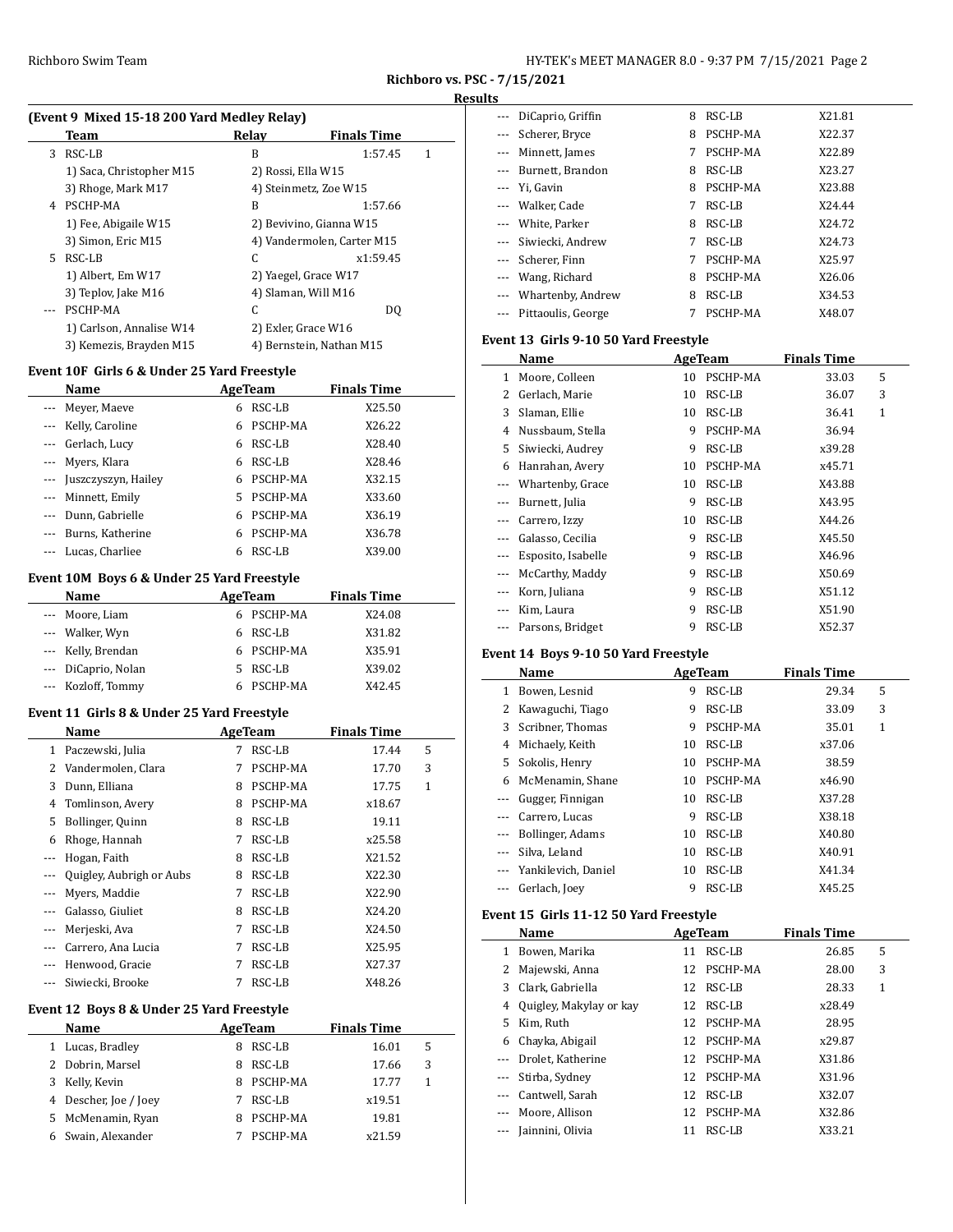| HY-TEK's MEET MANAGER 8.0 - 9:37 PM 7/15/2021 Page 3 |  |
|------------------------------------------------------|--|
|------------------------------------------------------|--|

### **Results**

| (Event 15 Girls 11-12 50 Yard Freestyle) |                   |    |          |                    |  |  |  |
|------------------------------------------|-------------------|----|----------|--------------------|--|--|--|
|                                          | Name              |    | AgeTeam  | <b>Finals Time</b> |  |  |  |
|                                          | --- Adler, Skylar | 12 | RSC-LB   | X33.84             |  |  |  |
|                                          | Descher, Cat      | 12 | RSC-LB   | X33.97             |  |  |  |
|                                          | Frank, Hayden     | 12 | RSC-LB   | X34.03             |  |  |  |
| $\cdots$                                 | Jachimski, Claire | 11 | RSC-LB   | X34.12             |  |  |  |
|                                          | Gilbert, Maria    | 12 | RSC-LB   | X37.63             |  |  |  |
| $---$                                    | Siwiecki, Claire  | 11 | RSC-LB   | X38.95             |  |  |  |
| $\cdots$                                 | Freed, Katie      | 12 | RSC-LB   | X40.46             |  |  |  |
|                                          | Robbins, Naomi    | 11 | PSCHP-MA | X41.15             |  |  |  |
|                                          | Walker, Meadow    | 11 | RSC-LB   | X43.46             |  |  |  |
|                                          | Galasso, Luciana  | 11 | RSC-LB   | X46.97             |  |  |  |
|                                          | Perri. Lena       | 11 | RSC-LB   | X48.57             |  |  |  |

# **Event 16 Boys 11-12 50 Yard Freestyle**

|    | Name<br>AgeTeam  |    |          | <b>Finals Time</b> |   |
|----|------------------|----|----------|--------------------|---|
| 1  | Kawaguchi, Lucas | 12 | RSC-LB   | 27.59              | 5 |
| 2  | Bueno, Tyler     | 12 | RSC-LB   | 28.33              | 3 |
|    | 3 Moore, Dennis  | 12 | PSCHP-MA | 31.21              | 1 |
| 4  | Kemezis, Tyler   | 12 | PSCHP-MA | 31.61              |   |
| 5. | Gugger, Gavin    | 12 | RSC-LB   | x32.95             |   |
| 6  | Beck, Matthew    | 12 | PSCHP-MA | x38.78             |   |
|    | Michaely, Danny  | 12 | RSC-LB   | X33.82             |   |
|    | Myers, Ben       | 12 | RSC-LB   | X36.95             |   |
|    | Kopikar, Moksh   | 12 | RSC-LB   | X44.66             |   |
|    | Bord, Gregory    | 12 | RSC-LB   | X51.88             |   |
|    | Morris, Joshua   | 12 | RSC-LB   | X1:07.25           |   |

### **Event 17 Girls 13-14 50 Yard Freestyle**

|   | Name                  | AgeTeam |             | <b>Finals Time</b> |   |
|---|-----------------------|---------|-------------|--------------------|---|
| 1 | Majewski, Madeline    | 14      | PSCHP-MA    | 26.16              | 5 |
|   | 2 Descher, Carol      | 13      | RSC-LB      | 27.16              | 3 |
|   | 3 Swain, Marley       |         | 13 PSCHP-MA | 27.23              | 1 |
| 4 | Myers, Charlee        | 13      | RSC-LB      | 28.75              |   |
|   | 5 Kozloff, Olivia     | 13      | PSCHP-MA    | x29.17             |   |
| 6 | Jachimski, Lily       | 14      | RSC-LB      | x29.44             |   |
|   | --- Dobrin, Izzy      | 13      | RSC-LB      | X31.62             |   |
|   | --- McKendry, Molly   | 13      | RSC-LB      | X32.28             |   |
|   | --- Dougherty, Alissa | 13      | RSC-LB      | X35.37             |   |

#### **Event 18 Boys 13-14 50 Yard Freestyle**

|                   | Name                 | AgeTeam |          | <b>Finals Time</b> |   |
|-------------------|----------------------|---------|----------|--------------------|---|
|                   | 1 Vandermolen, Macek | 14      | PSCHP-MA | 24.37              | 5 |
|                   | 2 Cantwell, Sam      | 14      | RSC-LB   | 25.84              | 3 |
| 3                 | Freed, Nathan        | 13.     | RSC-LB   | 27.57              | 1 |
| 4                 | Harris, Tim          | 13.     | RSC-LB   | x28.50             |   |
| 5.                | Aquila, William      | 11      | PSCHP-MA | 33.98              |   |
| $\cdots$          | Gassmann, Jesse      | 14      | RSC-LB   | X28.34             |   |
| $\qquad \qquad -$ | Oreper, Adrian       | 13      | RSC-LB   | X29.15             |   |
|                   | Collier, Noah        | 13      | RSC-LB   | X39.13             |   |

#### **Event 19 Girls 15-18 50 Yard Freestyle**

|    | Name               |     | AgeTeam     | <b>Finals Time</b> |   |
|----|--------------------|-----|-------------|--------------------|---|
|    | 1 Bevivino, Gianna |     | 15 PSCHP-MA | 26.19              | 5 |
|    | 2 Rhoge, Elana     | 15. | RSC-LB      | 26.34              | 3 |
| 3  | Olhasso, Mo        | 17  | RSC-LB      | 26.77              |   |
|    | 4 Lerner, Izzy     | 16. | RSC-LB      | x28.76             |   |
| 5. | Exler. Grace       |     | 16 PSCHP-MA | 30.30              |   |
| 6  | Volynsky, Alice    | 13  | PSCHP-MA    | x30.87             |   |

| --- Steinmetz, Zoe            | RSC-LB<br>15 | X27.90 |  |
|-------------------------------|--------------|--------|--|
| --- Peifer, Emily             | RSC-LB<br>17 | X28.12 |  |
| Morgan, Rose<br>$\cdots$      | 16 RSC-LB    | X28.82 |  |
| Spearing, Mikayla<br>$\cdots$ | RSC-LB<br>15 | X29.68 |  |
| --- Burns, Lily               | 15 RSC-LB    | X30.51 |  |
| --- McKendry, Megan           | 16 RSC-LB    | X30.64 |  |
| Harris. Ellie<br>$\cdots$     | 15 RSC-LB    | X30.96 |  |
| Gassmann, Bailey              | RSC-LB<br>16 | X31.83 |  |
| --- Perri, Maggie             | RSC-LB<br>15 | X33.01 |  |
| LaBree, Hunter                | RSC-LB<br>18 | X33.99 |  |
| Cowden, Ava                   | RSC-LB<br>15 | X34.91 |  |

## **Event 20 Boys 15-18 50 Yard Freestyle**

|          | Name<br>AgeTeam       |    |             | <b>Finals Time</b> |   |  |
|----------|-----------------------|----|-------------|--------------------|---|--|
| 1        | Juskalian, Tyler      | 17 | RSC-LB      | 22.44              | 5 |  |
| 2        | Ramalho, Luke         | 18 | RSC-LB      | 23.56              | 3 |  |
| 3        | Scholer, Richard      | 15 | PSCHP-MA    | 24.01              | 1 |  |
| 4        | Vandermolen, Carter   | 15 | PSCHP-MA    | 25.31              |   |  |
| 5.       | Simon, Eric           | 15 | PSCHP-MA    | x25.44             |   |  |
|          | 6 Teplov, Jake        | 16 | RSC-LB      | x25.50             |   |  |
|          | Saca, Ian             | 16 | RSC-LB      | X25.18             |   |  |
| $\cdots$ | Kemezis, Brayden      |    | 15 PSCHP-MA | X26.41             |   |  |
| $\cdots$ | Belder, Steven        | 15 | RSC-LB      | X26.78             |   |  |
|          | Slaman. Will          | 16 | RSC-LB      | X26.94             |   |  |
|          | --- Saca, Christopher | 15 | RSC-LB      | X27.37             |   |  |
|          | --- Bernstein, Nathan | 15 | PSCHP-MA    | X30.66             |   |  |

# **Event 21 Girls 8 & Under 25 Yard Breaststroke**

|              | Name                | AgeTeam |          |                 |   |  |
|--------------|---------------------|---------|----------|-----------------|---|--|
| $\mathbf{1}$ | Clark, Catherine    | 7       | RSC-LB   | 22.92           | 5 |  |
| 2            | Harris, Julia       | 8       | RSC-LB   | 26.71           | 3 |  |
| 3            | Dunn, Elliana       | 8       | PSCHP-MA | 27.09           | 1 |  |
| 4            | Tomlinson, Avery    | 8       | PSCHP-MA | 27.40           |   |  |
| 5.           | Moore, Elly         | 8       | PSCHP-MA | x28.74          |   |  |
| 6            | Myers, Maddie       | 7       | RSC-LB   | x37.02          |   |  |
|              | Aquila, Claire      | 7       | PSCHP-MA | XD <sub>0</sub> |   |  |
|              | Pittaoulis, Jocelyn |         | PSCHP-MA | XD <sub>0</sub> |   |  |
|              | Juszczyszyn, Hailey | 6       | PSCHP-MA | XD <sub>O</sub> |   |  |
|              | Dunn, Gabrielle     | 6       | PSCHP-MA | XD <sub>0</sub> |   |  |
| $---$        | Ouimette, Emma      | 8       | PSCHP-MA | XD <sub>0</sub> |   |  |
|              | Gorcey, Mia         |         | PSCHP-MA | XD <sub>O</sub> |   |  |

# **Event 22 Boys 8 & Under 25 Yard Breaststroke**

|              | Name                |   | <b>AgeTeam</b> | <b>Finals Time</b> |   |
|--------------|---------------------|---|----------------|--------------------|---|
| $\mathbf{1}$ | Powell, Andrew      | 8 | RSC-LB         | 22.19              | 5 |
| 2            | Descher, Joe / Joey | 7 | RSC-LB         | 24.07              | 3 |
| 3            | Yi, Gavin           | 8 | PSCHP-MA       | 31.94              | 1 |
| $\cdots$     | Wang, Richard       | 8 | PSCHP-MA       | X34.29             |   |
|              | Minnett, James      | 7 | PSCHP-MA       | X40.78             |   |
| $\cdots$     | Scherer, Bryce      | 8 | PSCHP-MA       | DO.                |   |
| $\cdots$     | Scherer, Finn       | 7 | PSCHP-MA       | XDO                |   |
| $\cdots$     | Kozloff, Tommy      | 6 | PSCHP-MA       | XDO                |   |
|              | --- Kelly, Brendan  | 6 | PSCHP-MA       | XDO                |   |
|              | Lucas, Jacob        | 8 | RSC-LB         | DO.                |   |
|              | Swain, Alexander    |   | PSCHP-MA       | DO.                |   |
|              | Moore, Liam         | 6 | PSCHP-MA       | XDO                |   |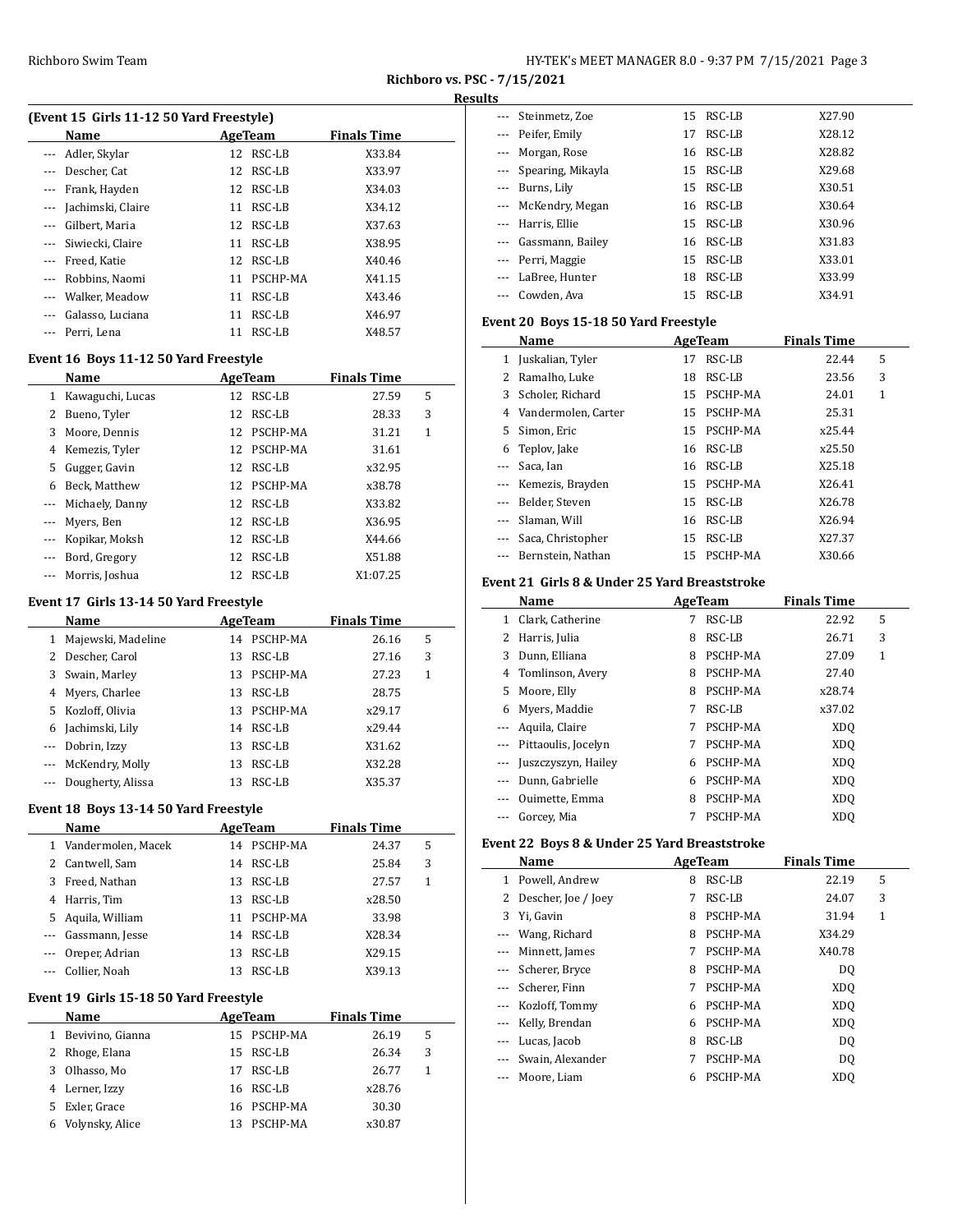# **Results**

| Event 23 Girls 9-10 25 Yard Breaststroke |    |             |                    |   |  |  |  |  |  |
|------------------------------------------|----|-------------|--------------------|---|--|--|--|--|--|
| <b>Name</b>                              |    | AgeTeam     | <b>Finals Time</b> |   |  |  |  |  |  |
| 1 Moore, Colleen                         |    | 10 PSCHP-MA | 18.27              | 5 |  |  |  |  |  |
| 2 Slaman, Ellie                          | 10 | RSC-LB      | 19.75              | 3 |  |  |  |  |  |
| 3 Nussbaum, Stella                       | 9  | PSCHP-MA    | 21.12              | 1 |  |  |  |  |  |
| 4 Yaegel, Caroline                       |    | RSC-LB      | 23.32              |   |  |  |  |  |  |
|                                          |    |             |                    |   |  |  |  |  |  |

| 5 Hanrahan, Avery       |    | 10 PSCHP-MA | x25.89          |
|-------------------------|----|-------------|-----------------|
| --- Sokolis, Adelyn     |    | PSCHP-MA    | X30.88          |
| --- Pittaoulis, Natalie | 10 | PSCHP-MA    | X32.42          |
| --- Kensey, Ella        | 9  | PSCHP-MA    | XDO             |
| --- Minnett, Charlotte  |    | PSCHP-MA    | XD <sub>0</sub> |
| --- Montebello, Aaliyah |    | RSC-LB      | DO              |

## **Event 24 Boys 9-10 25 Yard Breaststroke**

|          | <b>Name</b>           |    | AgeTeam  |        |   |  |
|----------|-----------------------|----|----------|--------|---|--|
| 1        | Bowen, Lesnid         | 9  | RSC-LB   | 17.46  | 5 |  |
|          | 2 Maxwell, Colin      | 10 | RSC-LB   | 20.68  | 3 |  |
| 3        | Jang, Enoch           | 9  | PSCHP-MA | 21.18  | 1 |  |
| 4        | Harris, Matthew       | 10 | RSC-LB   | x21.58 |   |  |
| 5.       | Pickett. Luke         | 9  | PSCHP-MA | 21.68  |   |  |
| $\cdots$ | McMenamin, Shane      | 10 | PSCHP-MA | X29.92 |   |  |
| $\cdots$ | Nguyen, Nehemiah      | 9  | PSCHP-MA | X34.11 |   |  |
|          | --- Pimentel, Michael | 10 | PSCHP-MA | X35.47 |   |  |
| ---      | Jones, Deven          | 10 | PSCHP-MA | X35.84 |   |  |
|          | Sokolis, Henry        | 10 | PSCHP-MA | D0     |   |  |

## **Event 25 Girls 11-12 50 Yard Breaststroke**

 $\overline{a}$ 

|          | Name                    |    | AgeTeam     | <b>Finals Time</b> |   |  |
|----------|-------------------------|----|-------------|--------------------|---|--|
| 1        | Majewski, Anna          |    | 12 PSCHP-MA | 32.60              | 5 |  |
| 2        | Bowen, Marika           | 11 | RSC-LB      | 34.06              | 3 |  |
| 3        | Quigley, Makylay or kay | 12 | RSC-LB      | 37.07              | 1 |  |
| 4        | Pickett, Brigid         | 11 | PSCHP-MA    | 38.89              |   |  |
| 5.       | Chayka, Abigail         |    | 12 PSCHP-MA | x39.50             |   |  |
|          | Wood, Raegan            | 12 | RSC-LB      | X42.78             |   |  |
|          | Moore, Allison          |    | 12 PSCHP-MA | X45.01             |   |  |
| $\cdots$ | Frank, Hayden           | 12 | RSC-LB      | X46.33             |   |  |
| $\cdots$ | Robbins, Naomi          | 11 | PSCHP-MA    | X53.64             |   |  |
|          | Drolet, Katherine       | 12 | PSCHP-MA    | XD <sub>0</sub>    |   |  |
|          | Walker, Meadow          | 11 | RSC-LB      | XD <sub>O</sub>    |   |  |
|          | Korn, Emelie            | 11 | RSC-LB      | DO                 |   |  |

## **Event 26 Boys 11-12 50 Yard Breaststroke**

|       | Name                 |    | AgeTeam  | <b>Finals Time</b> |   |
|-------|----------------------|----|----------|--------------------|---|
| 1     | Kawaguchi, Lucas     | 12 | RSC-LB   | 32.87              | 5 |
| 2     | Jang, Nathan         | 12 | PSCHP-MA | 34.37              | 3 |
| 3     | Bueno, Tyler         | 12 | RSC-LB   | 35.02              | 1 |
| 4     | Zhang, Michael       | 11 | PSCHP-MA | 46.28              |   |
| $---$ | Clayton, Braylen     | 12 | PSCHP-MA | X51.19             |   |
|       | Kelsey, Stratton     | 11 | PSCHP-MA | X55.39             |   |
|       | Beck, Matthew        | 12 | PSCHP-MA | X57.15             |   |
|       | Braun, Jack          | 11 | PSCHP-MA | X1:08.18           |   |
|       | Filiatrault, Charlie | 12 | PSCHP-MA | XD <sub>O</sub>    |   |
|       | Petrella, Joseph     | 12 | PSCHP-MA | XD <sub>O</sub>    |   |
|       | Li, Tysan            | 11 | PSCHP-MA | XD <sub>O</sub>    |   |
|       | Varlaro, Michael     | 11 | PSCHP-MA | D <sub>0</sub>     |   |
|       | Bernstein, Josh      | 12 | PSCHP-MA | XD <sub>0</sub>    |   |

|         | Name                                                                                                           |        | <b>AgeTeam</b>                | <b>Finals Time</b>            |              |
|---------|----------------------------------------------------------------------------------------------------------------|--------|-------------------------------|-------------------------------|--------------|
|         | 1 Swain, Marley                                                                                                |        | 13 PSCHP-MA                   | 1:14.59                       | 5            |
|         | 2 Descher, Carol                                                                                               |        | 13 RSC-LB                     | 1:15.15                       | 3            |
|         | 3 Tomlinson, Amara                                                                                             |        | 14 PSCHP-MA                   | 1:28.03                       | $\mathbf{1}$ |
|         | 4 Perri, Livvy                                                                                                 |        | 14 RSC-LB                     | 1:28.81                       |              |
|         | 5 Dobrin, Izzy                                                                                                 |        | 13 RSC-LB                     | x1:35.53                      |              |
|         | 6 Volynsky, Alice                                                                                              |        | 13 PSCHP-MA                   | x1:41.37                      |              |
|         | --- Carlson, Annalise                                                                                          |        | 14 PSCHP-MA                   | X1:31.39                      |              |
|         | --- Hill, Marley                                                                                               |        | 14 PSCHP-MA                   | X1:40.52                      |              |
|         | --- Kelsey, Bryony                                                                                             |        | 14 PSCHP-MA                   | X1:55.39                      |              |
|         | Event 28 Boys 13-14 100 Yard Breaststroke                                                                      |        |                               |                               |              |
|         | Name                                                                                                           |        | <b>Example 2</b> AgeTeam      | <b>Finals Time</b>            |              |
|         | 1 Hong, Timothy                                                                                                |        | 13 PSCHP-MA                   | 1:10.95                       | 5            |
|         | 2 Morgan, Sean                                                                                                 |        | 14 RSC-LB                     | 1:11.43                       | 3            |
|         | 3 Yaegel, Thomas                                                                                               |        | 14 RSC-LB                     | 1:12.93                       | $\mathbf{1}$ |
|         | 4 Roytman, Edward                                                                                              |        | 13 RSC-LB                     | x1:17.82                      |              |
|         | Event 29 Girls 15-18 100 Yard Breaststroke                                                                     |        |                               |                               |              |
|         | Name<br>1 Park, Sue Bin (Esther)                                                                               |        | <b>AgeTeam</b><br>15 PSCHP-MA | <b>Finals Time</b><br>1:07.65 | 5            |
|         | 2 Rossi, Ella                                                                                                  |        | 15 RSC-LB                     | 1:11.01                       | 3            |
|         | 3 Bevivino. Gianna                                                                                             |        | 15 PSCHP-MA                   | 1:11.44                       | 1            |
|         | 4 Steinmetz, Zoe                                                                                               |        | 15 RSC-LB                     | 1:15.13                       |              |
|         |                                                                                                                |        | 17 RSC-LB                     | x1:18.19                      |              |
|         | 5 Yaegel, Grace                                                                                                |        |                               |                               |              |
|         | 6 Exler, Grace<br>--- Peifer, Emily                                                                            |        | 16 PSCHP-MA                   | x1:32.12                      |              |
|         | --- Cowden, Ava                                                                                                |        | 17 RSC-LB<br>15 RSC-LB        | X1:15.59<br>X1:35.71          |              |
|         | Event 30 Boys 15-18 100 Yard Breaststroke                                                                      |        |                               |                               |              |
|         | Name and the Name of the Name of the Name of the Name of the Name of the Name of the Name of the Name of the N |        |                               | AgeTeam Finals Time           |              |
|         | 1 Hong, Joseph                                                                                                 |        | 18 PSCHP-MA                   | 57.88                         | 5            |
|         | 2 Scholer, Richard                                                                                             |        | 15 PSCHP-MA                   | 1:04.18                       | 3            |
|         | 3 Ramalho, Luke                                                                                                |        | 18 RSC-LB                     | 1:04.66                       | 1            |
|         | 4 Rhoge, Mark                                                                                                  |        | 17 RSC-LB                     | 1:09.37                       |              |
|         |                                                                                                                |        |                               |                               |              |
|         | 5 Slaman, Will                                                                                                 |        | 16 RSC-LB                     | x1:17.14                      |              |
|         | Event 31F Girls 6 & Under 25 Yard Backstroke                                                                   |        |                               |                               |              |
|         | Name AgeTeam Finals Time                                                                                       |        |                               |                               |              |
|         | Gerlach, Lucy                                                                                                  | 6      | RSC-LB                        | X26.00                        |              |
| ---     | Kelly, Caroline                                                                                                | 6      | PSCHP-MA                      | X28.53                        |              |
|         | Myers, Klara                                                                                                   | 6      | RSC-LB                        | X31.36                        |              |
| $- - -$ | Meyer, Maeye                                                                                                   | 6      | RSC-LB                        | X32.45                        |              |
|         | --- Dunn, Gabrielle                                                                                            | 6      | PSCHP-MA                      | X36.39                        |              |
|         | --- Burnett, Moira                                                                                             | 6      | RSC-LB                        | X39.84                        |              |
|         | --- Juszczyszyn, Hailey                                                                                        | 6      | PSCHP-MA                      | X43.10                        |              |
|         | --- Minnett, Emily                                                                                             | 5      | PSCHP-MA                      | X47.08                        |              |
| $---$   | Burns, Katherine                                                                                               | 6      | PSCHP-MA                      | X47.53                        |              |
|         | Event 31M Boys 6 & Under 25 Yard Backstroke                                                                    |        |                               |                               |              |
|         | Name                                                                                                           |        | <b>AgeTeam</b>                | <b>Finals Time</b>            |              |
| ---     | Moore, Liam                                                                                                    | 6      | PSCHP-MA                      | X27.86                        |              |
|         | --- Walker, Wyn                                                                                                | 6      | RSC-LB                        | X34.78                        |              |
|         | --- Kelly, Brendan<br>--- Kozloff, Tommy                                                                       | 6<br>6 | PSCHP-MA<br>PSCHP-MA          | X36.34<br>X57.19              |              |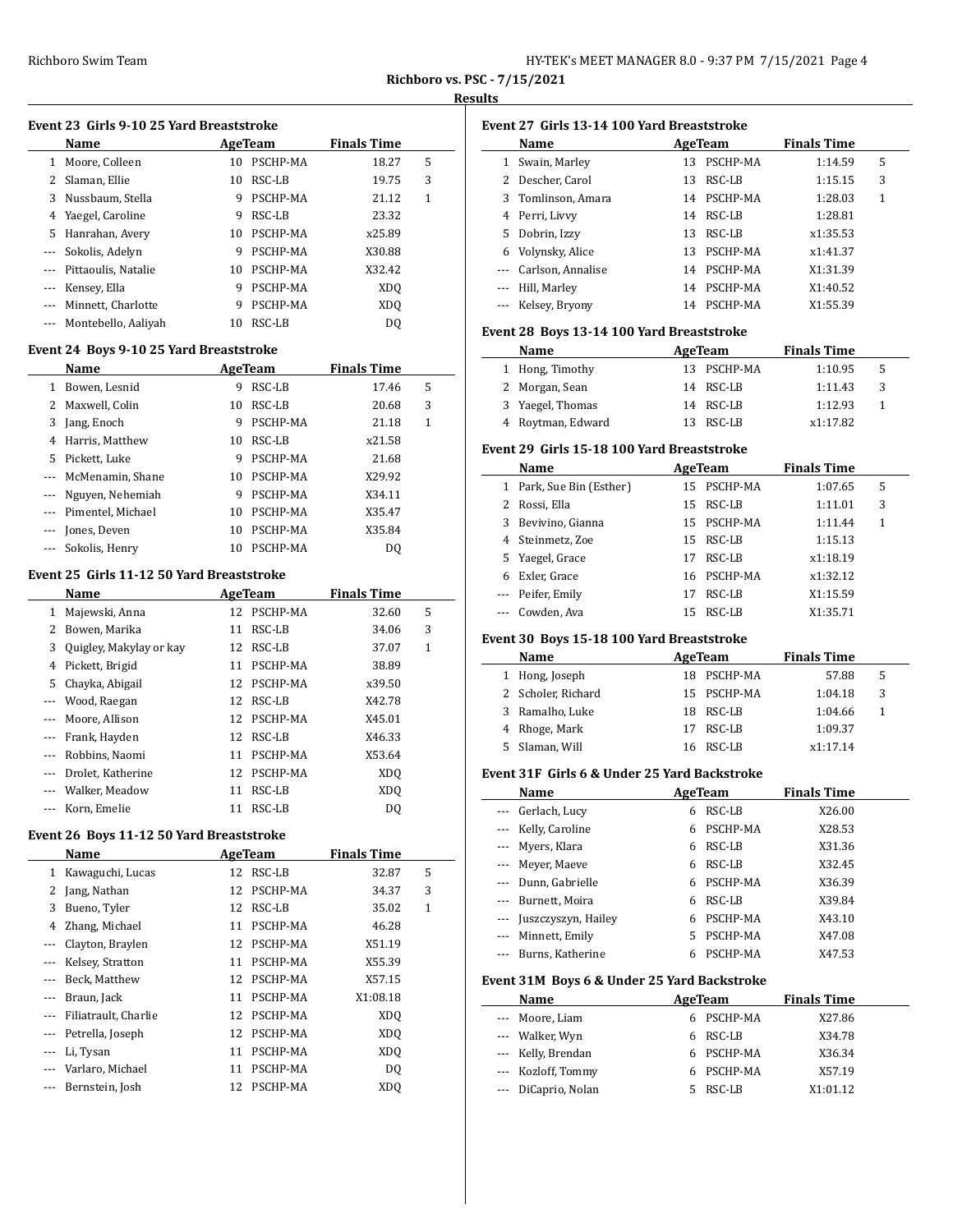| HY-TEK's MEET MANAGER 8.0 - 9:37 PM 7/15/2021 Page 5 |  |  |  |
|------------------------------------------------------|--|--|--|
|------------------------------------------------------|--|--|--|

#### **Results**

| Event 32  Girls 8 & Under 25 Yard Backstroke |                          |   |          |                    |   |  |  |
|----------------------------------------------|--------------------------|---|----------|--------------------|---|--|--|
|                                              | Name                     |   | AgeTeam  | <b>Finals Time</b> |   |  |  |
| 1                                            | Vandermolen, Clara       |   | PSCHP-MA | 20.82              | 5 |  |  |
| 2                                            | Bollinger, Quinn         | 8 | RSC-LB   | 21.52              | 3 |  |  |
| 3                                            | Paczewski, Julia         | 7 | RSC-LB   | 22.02              | 1 |  |  |
| 4                                            | Kemezis, Avery           | 8 | PSCHP-MA | 22.10              |   |  |  |
| 5                                            | Moore, Elly              | 8 | PSCHP-MA | x23.32             |   |  |  |
| 6                                            | Henwood, Gracie          | 7 | RSC-LB   | x25.68             |   |  |  |
| ---                                          | Hogan, Faith             | 8 | RSC-LB   | X25.13             |   |  |  |
| $---$                                        | Quigley, Aubrigh or Aubs | 8 | RSC-LB   | X25.92             |   |  |  |
| ---                                          | Galasso, Giuliet         | 8 | RSC-LB   | X28.91             |   |  |  |
| $---$                                        | Merjeski, Ava            | 7 | RSC-LB   | X30.61             |   |  |  |
|                                              | Carrero, Ana Lucia       |   | RSC-LB   | X33.46             |   |  |  |

## **Event 33 Boys 8 & Under 25 Yard Backstroke**

|          | Name               |   | <b>AgeTeam</b> | <b>Finals Time</b> |   |
|----------|--------------------|---|----------------|--------------------|---|
| 1        | Lucas, Bradley     | 8 | RSC-LB         | 20.69              | 5 |
| 2        | Kelly, Kevin       | 8 | PSCHP-MA       | 21.89              | 3 |
| 3        | McMenamin, Ryan    | 8 | PSCHP-MA       | 23.83              | 1 |
| 4        | Wang, Richard      | 8 | PSCHP-MA       | x25.02             |   |
| 5        | DiCaprio, Griffin  | 8 | RSC-LB         | 27.08              |   |
| 6        | Siwiecki, Andrew   | 7 | RSC-LB         | x29.19             |   |
| 7        | Lucas, Jacob       | 8 | RSC-LB         | x30.07             |   |
| 8        | Wilson, Noah       | 8 | RSC-LB         | x30.61             |   |
| 9        | Burnett, Brandon   | 8 | RSC-LB         | x31.78             |   |
|          | White, Parker      | 8 | RSC-LB         | X29.49             |   |
|          | Whartenby, Andrew  | 8 | RSC-LB         | X32.61             |   |
|          | Walker, Cade       | 7 | RSC-LB         | X32.70             |   |
| $\cdots$ | Scherer, Finn      | 7 | PSCHP-MA       | X43.77             |   |
|          | Pittaoulis, George |   | PSCHP-MA       | X52.08             |   |

#### **Event 34 Girls 9-10 25 Yard Backstroke**

|          | Name               |    | AgeTeam  | <b>Finals Time</b> |   |
|----------|--------------------|----|----------|--------------------|---|
| 1        | Moore, Colleen     | 10 | PSCHP-MA | 18.49              | 5 |
| 2        | Gerlach, Marie     | 10 | RSC-LB   | 20.47              | 3 |
| 3        | Siwiecki, Audrey   | 9  | RSC-LB   | 21.78              | 1 |
| 4        | Kelsey, Brinkley   | 10 | PSCHP-MA | 21.90              |   |
| 5        | Korn, Juliana      | 9  | RSC-LB   | x25.88             |   |
| 6        | Minnett, Charlotte | 9  | PSCHP-MA | x27.67             |   |
|          | Galasso, Cecilia   | 9  | RSC-LB   | X23.15             |   |
|          | Whartenby, Grace   | 10 | RSC-LB   | X24.14             |   |
| $---$    | Burnett, Julia     | 9  | RSC-LB   | X24.15             |   |
|          | Carrero, Izzy      | 10 | RSC-LB   | X25.38             |   |
| $\cdots$ | Esposito, Isabelle | 9  | RSC-LB   | X26.50             |   |
|          | McCarthy, Maddy    | 9  | RSC-LB   | X28.38             |   |
|          | Parsons, Bridget   | 9  | RSC-LB   | X29.90             |   |
|          | Kim, Laura         | 9  | RSC-LB   | X31.47             |   |

## **Event 35 Boys 9-10 25 Yard Backstroke**

|   | Name               |    | AgeTeam  | <b>Finals Time</b> |   |
|---|--------------------|----|----------|--------------------|---|
| 1 | Gugger, Finnigan   | 10 | RSC-LB   | 18.38              | 5 |
|   | 2 Maxwell, Colin   | 10 | RSC-LB   | 18.46              | 3 |
|   | 3 Maxwell, Patrick | 10 | RSC-LB   | x19.33             |   |
| 4 | Jang, Enoch        | 9  | PSCHP-MA | 19.85              | 1 |
|   | 5 Li, Kylar        | 10 | PSCHP-MA | 21.43              |   |
|   | 6 Nguyen, Nehemiah | 9  | PSCHP-MA | x30.92             |   |
|   | --- Carrero, Lucas | 9  | RSC-LB   | X21.73             |   |
|   | Silva, Leland      | 10 | RSC-LB   | X22.46             |   |

| --- Yankilevich, Daniel | 10 RSC-LB | X23.53 |
|-------------------------|-----------|--------|
| --- Bollinger, Adams    | 10 RSC-LB | X23.89 |
| --- Michaely, Keith     | 10 RSC-LB | X23.93 |
| --- Gerlach, Joev       | 9 RSC-LB  | X25.39 |

### **Event 36 Girls 11-12 50 Yard Backstroke**

|       | Name                                   |    | <b>AgeTeam</b> | <b>Finals Time</b> |              |  |
|-------|----------------------------------------|----|----------------|--------------------|--------------|--|
| 1     | Jiras, Taylor                          | 12 | RSC-LB         | 31.13              | 5            |  |
| 2     | Kim, Ruth                              | 12 | PSCHP-MA       | 32.43              | 3            |  |
| 3     | Pickett, Brigid                        | 11 | PSCHP-MA       | 36.07              | $\mathbf{1}$ |  |
| 4     | Wood, Raegan                           | 12 | RSC-LB         | 36.76              |              |  |
| 5     | Yankilevich, Alexandra                 | 12 | RSC-LB         | x38.47             |              |  |
| ---   | Cantwell, Sarah                        | 12 | RSC-LB         | X39.14             |              |  |
| ---   | Adler, Skylar                          | 12 | RSC-LB         | X39.87             |              |  |
|       | Jachimski, Claire                      | 11 | RSC-LB         | X42.64             |              |  |
|       | Descher, Cat                           | 12 | RSC-LB         | X43.47             |              |  |
|       | Siwiecki, Claire                       | 11 | RSC-LB         | X43.98             |              |  |
|       | Jainnini, Olivia                       | 11 | RSC-LB         | X44.85             |              |  |
| $---$ | Gilbert, Maria                         | 12 | RSC-LB         | X45.05             |              |  |
|       | Frank, Hayden                          | 12 | RSC-LB         | X45.54             |              |  |
| ---   | Freed, Katie                           | 12 | RSC-LB         | X47.83             |              |  |
|       | Galasso, Luciana                       | 11 | RSC-LB         | X55.90             |              |  |
|       | Walker, Meadow                         | 11 | RSC-LB         | X57.15             |              |  |
|       | Perri, Lena                            | 11 | RSC-LB         | X1:01.12           |              |  |
|       | Stirba, Sydney                         | 12 | PSCHP-MA       | DQ                 |              |  |
|       | Event 37 Roys 11-12 50 Yard Backstroke |    |                |                    |              |  |

# **Event 37 Boys 11-12 50 Yard Backstroke**

|          | Name                | AgeTeam |             | <b>Finals Time</b> |   |
|----------|---------------------|---------|-------------|--------------------|---|
| 1        | Zats, Ryan          |         | 12 RSC-LB   | 30.94              | 5 |
| 2        | Markouski, Timophey | 11      | RSC-LB      | 35.90              | 3 |
| 3        | Jang, Nathan        |         | 12 PSCHP-MA | 36.17              | 1 |
|          | 4 Kemezis, Tyler    |         | 12 PSCHP-MA | 37.09              |   |
| 5.       | Gugger, Gavin       | 12      | RSC-LB      | x38.57             |   |
| 6        | Zhang, Michael      | 11      | PSCHP-MA    | x44.77             |   |
|          | --- Myers, Ben      | 12      | RSC-LB      | X44.50             |   |
|          | --- Kopikar, Moksh  | 12      | RSC-LB      | X54.53             |   |
|          | --- Bord, Gregory   | 12      | RSC-LB      | X1:10.21           |   |
| $\cdots$ | Morris, Joshua      | 12      | RSC-LB      | XD <sub>O</sub>    |   |
|          | Michaely, Danny     | 12      | RSC-LB      | XDO                |   |

# **Event 38 Girls 13-14 100 Yard Backstroke**

|    | Name                     |    | AgeTeam  | <b>Finals Time</b> |   |
|----|--------------------------|----|----------|--------------------|---|
| 1  | Majewski, Madeline       | 14 | PSCHP-MA | 1:05.28            | 5 |
| 2  | Beck, Ellie              | 14 | PSCHP-MA | 1:15.71            | 3 |
| 3  | Maxwell, Nina            | 14 | RSC-LB   | 1:19.51            | 1 |
| 4  | Jachimski, Lily          | 14 | RSC-LB   | 1:19.76            |   |
|    | 5 McMenamin, Emily       | 13 | PSCHP-MA | x1:21.11           |   |
| 6. | Dobrin, Izzy             | 13 | RSC-LB   | x1:32.22           |   |
|    | --- Kaliada, Aliaksandra | 13 | RSC-LB   | X1:15.71           |   |
|    | --- McKendry, Molly      | 13 | RSC-LB   | X1:28.22           |   |
|    | Dougherty, Alissa        | 13 | RSC-LB   | X1:31.27           |   |

#### **Event 39 Boys 13-14 100 Yard Backstroke**

| Name<br>AgeTeam      |    | <b>Finals Time</b> |          |   |
|----------------------|----|--------------------|----------|---|
| 1 Vandermolen, Macek |    | 14 PSCHP-MA        | 1:01.50  |   |
| 2 Cantwell, Sam      |    | 14 RSC-LB          | 1:04.35  | 3 |
| 3 Morgan, Sean       |    | 14 RSC-LB          | 1:11.64  |   |
| 4 Roytman, Edward    | 13 | RSC-LB             | x1:14.12 |   |
| 5 Moore, Dennis      |    | 12 PSCHP-MA        | 1:27.20  |   |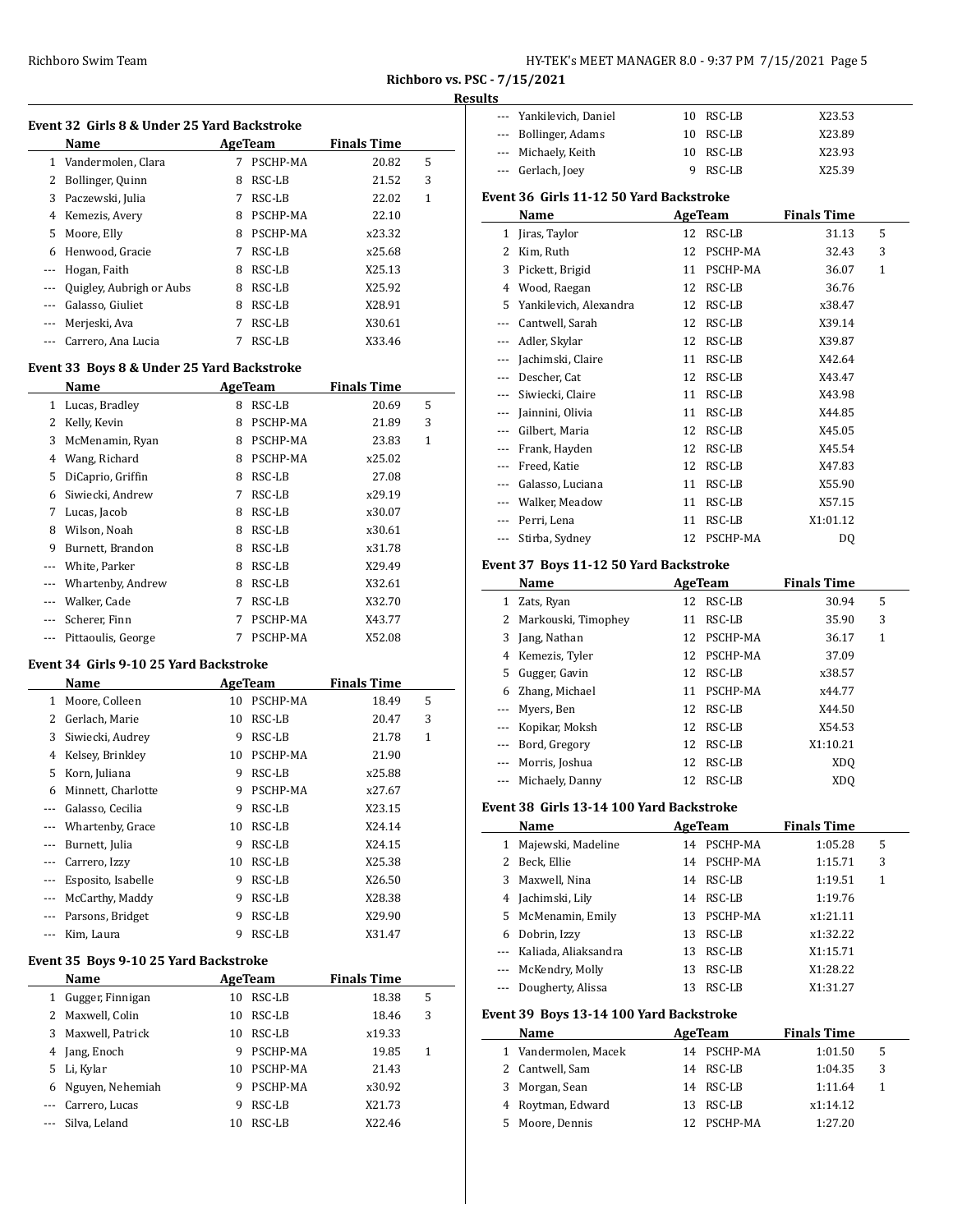#### **Results**

|       | (Event 39 Boys 13-14 100 Yard Backstroke)  |    |                |                    | Results  |
|-------|--------------------------------------------|----|----------------|--------------------|----------|
|       | <b>Name</b>                                |    | <b>AgeTeam</b> | <b>Finals Time</b> |          |
| ---   | Freed, Nathan                              |    | 13 RSC-LB      | X1:13.82           |          |
|       | --- Oreper, Adrian                         | 13 | RSC-LB         | X1:14.78           | Ev       |
|       | --- Gassmann, Jesse                        |    | 14 RSC-LB      | X1:17.96           |          |
| ---   | Collier, Noah                              |    | 13 RSC-LB      | X1:45.93           |          |
|       | Event 40 Girls 15-18 100 Yard Backstroke   |    |                |                    |          |
|       | Name                                       |    | AgeTeam        | <b>Finals Time</b> |          |
|       | 1 Scholer, Haley                           |    | 17 PSCHP-MA    | 57.15              | 5        |
|       | 2 Robinson, Kellsey                        | 18 | RSC-LB         | 1:06.56            | 3        |
|       | 3 Albert, Em                               | 17 | RSC-LB         | 1:08.41            | 1        |
|       | 4 Morgan, Rose                             | 16 | RSC-LB         | x1:09.75           |          |
| 5     | Fee, Abigaile                              | 15 | PSCHP-MA       | 1:13.45            |          |
| $---$ | Peifer, Emily                              | 17 | RSC-LB         | X1:09.38           |          |
| ---   | Spearing, Mikayla                          | 15 | RSC-LB         | X1:15.38           | Eve      |
| ---   | Burns, Lily                                |    | 15 RSC-LB      | X1:17.95           |          |
| ---   | LaBree, Hunter                             |    | 18 RSC-LB      | X1:26.90           |          |
| ---   | Perri, Maggie                              |    | 15 RSC-LB      | X1:27.62           |          |
|       | Gassmann, Bailey                           |    | 16 RSC-LB      | X1:31.00           |          |
| $---$ | Cowden, Ava                                |    | 15 RSC-LB      | X1:34.28           |          |
|       |                                            |    |                |                    |          |
|       | Event 41 Boys 15-18 100 Yard Backstroke    |    |                |                    |          |
|       | Name                                       |    | <b>AgeTeam</b> | <b>Finals Time</b> |          |
|       | 1 Juskalian, Tyler                         |    | 17 RSC-LB      | 52.69              | 5        |
|       | 2 Saca, Christopher                        | 15 | RSC-LB         | 1:04.18            | 3        |
|       | 3 Teplov, Jake                             | 16 | RSC-LB         | x1:04.65           | Eve      |
|       | 4 Kemezis, Brayden                         |    | 15 PSCHP-MA    | 1:08.50            | 1        |
|       | 5 Vandermolen, Carter                      |    | 15 PSCHP-MA    | 1:10.12            |          |
|       | 6 Bernstein, Nathan                        |    | 15 PSCHP-MA    | x1:18.35           |          |
|       | --- Belder, Steven                         | 15 | RSC-LB         | X1:08.65           |          |
| $---$ | Slaman, Will                               |    | 16 RSC-LB      | X1:11.34           |          |
|       | Event 42 Girls 8 & Under 25 Yard Butterfly |    |                |                    |          |
|       | Name                                       |    | AgeTeam        | <b>Finals Time</b> |          |
|       | 1 Clark, Catherine                         |    | 7 RSC-LB       | 18.15              | 5        |
|       | 2 Vandermolen, Clara                       | 7  | PSCHP-MA       | 19.63              | 3<br>Eve |
|       | 3 Kemezis, Avery                           | 8  | PSCHP-MA       | 22.64              | 1        |
|       | 4 Harris, Julia                            | 8  | RSC-LB         | 27.08              |          |
| 5     | Gorcey, Mia                                | 7  | PSCHP-MA       | x29.19             |          |
| 6     | Rhoge, Hannah                              | 7  | RSC-LB         | x36.29             |          |
| ---   | Ouimette, Emma                             | 8  | PSCHP-MA       | X23.68             |          |
| ---   | Aquila, Claire                             | 7  | PSCHP-MA       | X31.62             |          |
| ---   | Juszczyszyn, Hailey                        | 6  | PSCHP-MA       | XDQ                |          |
| ---   | Pittaoulis, Jocelyn                        | 7  | PSCHP-MA       | <b>XDQ</b>         |          |
| ---   | Dunn, Gabrielle                            | 6  | PSCHP-MA       | XDQ                |          |
| ---   | Kelly, Caroline                            | 6  | PSCHP-MA       | XDQ                |          |
|       | Event 43 Boys 8 & Under 25 Yard Butterfly  |    |                |                    |          |
|       | Name                                       |    | AgeTeam        | <b>Finals Time</b> |          |
|       | 1 Powell, Andrew                           | 8  | RSC-LB         | 19.90              | 5        |
| 2     | Dobrin, Marsel                             | 8  | RSC-LB         | 21.75              | 3        |
| 3     | Kelly, Kevin                               | 8  | PSCHP-MA       | 21.81              | Eve<br>1 |
|       | 4 Lucas, Jacob                             |    | 8 RSC-LB       | x23.10             |          |

5 Scherer, Bryce 8 PSCHP-MA 26.40 --- Moore, Liam 6 PSCHP-MA X30.02 --- Wang, Richard 8 PSCHP-MA X32.96 --- Yi, Gavin 8 PSCHP-MA X33.20 --- Scherer, Finn 7 PSCHP-MA DQ

| ---            | Minnett, James                         | 7  | PSCHP-MA       | XDQ                |              |
|----------------|----------------------------------------|----|----------------|--------------------|--------------|
| ---            | Kelly, Brendan                         |    | 6 PSCHP-MA     | <b>XDQ</b>         |              |
|                |                                        |    |                |                    |              |
|                | Event 44  Girls 9-10 25 Yard Butterfly |    |                |                    |              |
|                | Name                                   |    | AgeTeam        | <b>Finals Time</b> |              |
| 1              | Nussbaum, Stella                       |    | 9 PSCHP-MA     | 18.23              | 5            |
| 2              | Yaegel, Caroline                       | 9  | RSC-LB         | 20.26              | 3            |
| 3              | Montebello, Aaliyah                    |    | 10 RSC-LB      | 21.09              | 1            |
|                | 4 Kelsey, Brinkley                     |    | 10 PSCHP-MA    | 24.53              |              |
|                | --- Pittaoulis, Natalie                |    | 10 PSCHP-MA    | X29.37             |              |
|                | --- Sokolis, Adelyn                    |    | 9 PSCHP-MA     | X31.36             |              |
|                | --- Kensey, Ella                       |    | 9 PSCHP-MA     | X40.26             |              |
|                | --- Minnett, Charlotte                 |    | 9 PSCHP-MA     |                    |              |
|                |                                        |    |                | DQ                 |              |
| $---$          | Kim, Laura                             |    | 9 RSC-LB       | <b>DQ</b>          |              |
|                | Event 45 Boys 9-10 25 Yard Butterfly   |    |                |                    |              |
|                | Name                                   |    | <b>AgeTeam</b> | <b>Finals Time</b> |              |
| $\mathbf{1}$   | Kawaguchi, Tiago                       |    | 9 RSC-LB       | 17.15              | 5            |
| 2              | Harris, Matthew                        |    | 10 RSC-LB      | 17.23              | 3            |
| 3              | Maxwell, Patrick                       |    | 10 RSC-LB      | x18.34             |              |
| $\overline{4}$ | Scribner, Thomas                       |    | 9 PSCHP-MA     | 18.59              | $\mathbf{1}$ |
| 5              | Pickett, Luke                          |    | 9 PSCHP-MA     | 20.53              |              |
|                | --- Pimentel, Michael                  |    | 10 PSCHP-MA    | X33.00             |              |
| ---            | Nguyen, Nehemiah                       |    | 9 PSCHP-MA     | X40.52             |              |
| ---            | Jones, Deven                           |    | 10 PSCHP-MA    | XDQ                |              |
| ---            | McMenamin, Shane                       |    | 10 PSCHP-MA    | DQ                 |              |
|                |                                        |    |                |                    |              |
|                | Event 46 Girls 11-12 50 Yard Butterfly |    |                |                    |              |
|                | Name                                   |    | <b>AgeTeam</b> | <b>Finals Time</b> |              |
| $\mathbf{1}$   | Jiras, Taylor                          |    | 12 RSC-LB      | 29.75              | 5            |
| 2              | Majewski, Anna                         |    | 12 PSCHP-MA    | 30.20              | 3            |
| 3              | Clark, Gabriella                       |    | 12 RSC-LB      | 31.44              | 1            |
| 4              | Kim, Ruth                              |    | 12 PSCHP-MA    | 32.45              |              |
|                | 5 Korn, Emelie                         |    | 11 RSC-LB      | x34.81             |              |
| 6              | Moore, Allison                         |    | 12 PSCHP-MA    | x40.24             |              |
| ---            | Robbins, Naomi                         | 11 | PSCHP-MA       | X59.90             |              |
|                |                                        |    |                |                    |              |
|                | Event 47 Boys 11-12 50 Yard Butterfly  |    |                |                    |              |
|                | Name                                   |    | <b>AgeTeam</b> | <b>Finals Time</b> |              |
|                | 1 Zats, Ryan                           |    | 12 RSC-LB      | 26.93              | 5            |
|                | 2 Markouski, Timophey                  |    | 11 RSC-LB      | 34.27              | 3            |
| 3              | Kemezis, Tyler                         | 12 | PSCHP-MA       | 35.60              | 1            |
| 4              | Aquila, William                        | 11 | PSCHP-MA       | 38.41              |              |
| 5              | Clayton, Braylen                       | 12 | PSCHP-MA       | x41.90             |              |
| 6              | Myers, Ben                             | 12 | RSC-LB         | x45.39             |              |
| ---            | Bernstein, Josh                        | 12 | PSCHP-MA       | X47.19             |              |
| ---            | Li, Tysan                              | 11 | PSCHP-MA       | X48.76             |              |
| ---            | Kelsey, Stratton                       | 11 | PSCHP-MA       | X52.81             |              |
| ---            | Braun, Jack                            | 11 | PSCHP-MA       | X1:00.15           |              |
| ---            | Petrella, Joseph                       | 12 | PSCHP-MA       | XDQ                |              |
| ---            | Filiatrault, Charlie                   | 12 | PSCHP-MA       | XDQ                |              |
|                | Event 48 Girls 13-14 50 Yard Butterfly |    |                |                    |              |
|                | Name                                   |    | <b>AgeTeam</b> | <b>Finals Time</b> |              |
| 1              | Majewski, Madeline                     |    | 14 PSCHP-MA    | 28.85              | 5            |
| 2              | Paczewski, Gina                        | 13 | RSC-LB         | 31.31              | 3            |
| 3              | Myers, Charlee                         | 13 | RSC-LB         | 32.38              | 1            |
| 4              | Beck, Ellie                            | 14 | PSCHP-MA       | 32.87              |              |
| 5              | McMenamin, Emily                       | 13 | PSCHP-MA       | x33.15             |              |
| 6              | Maxwell, Nina                          | 14 | RSC-LB         | x34.31             |              |
|                |                                        |    |                |                    |              |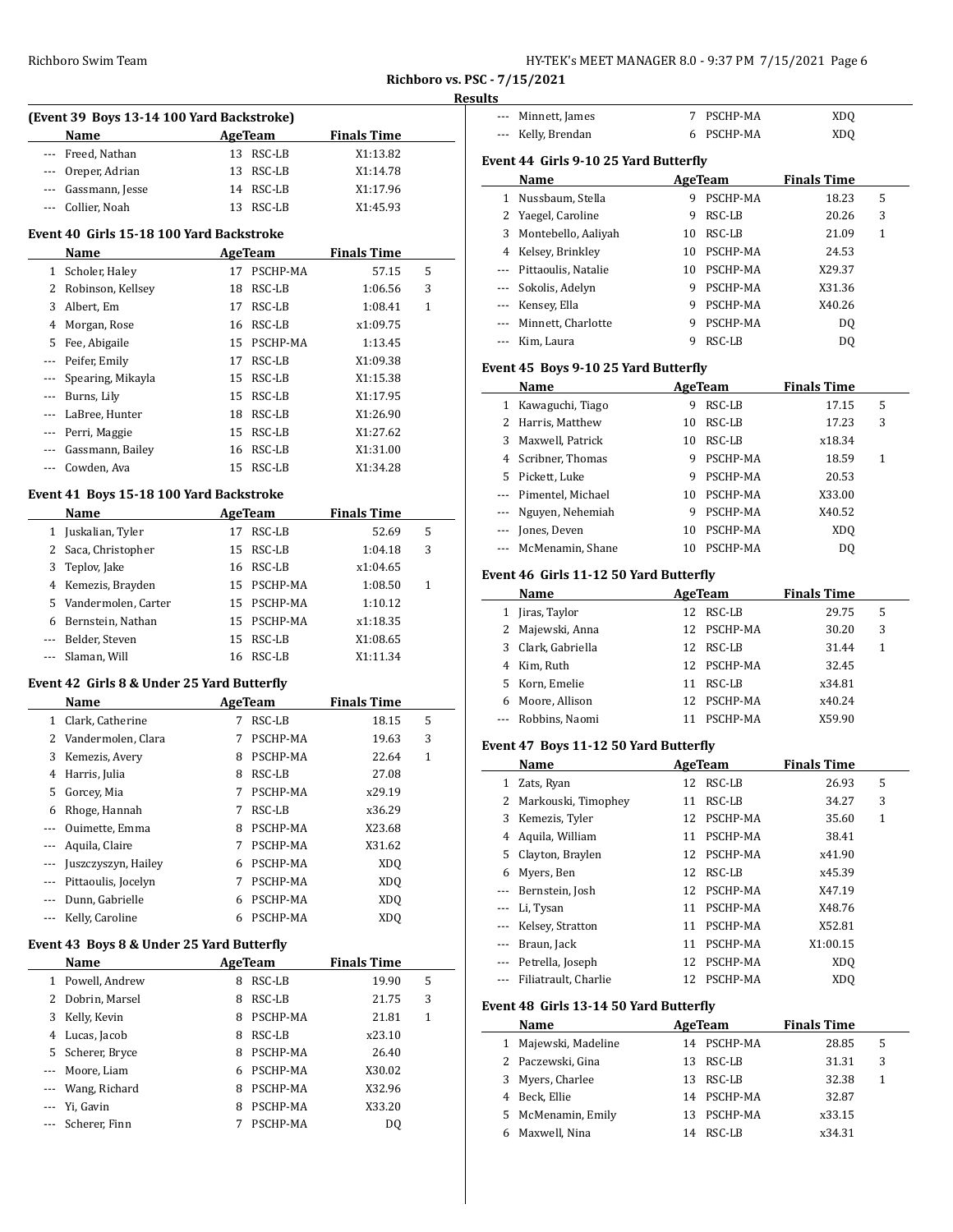| HY-TEK's MEET MANAGER 8.0 - 9:37 PM 7/15/2021 Page 7 |  |  |
|------------------------------------------------------|--|--|
|------------------------------------------------------|--|--|

**Richboro vs. PSC - 7/15/2021 Results**

|       | (Event 48 Girls 13-14 50 Yard Butterfly)          |         |                            |                    |   | Ev |
|-------|---------------------------------------------------|---------|----------------------------|--------------------|---|----|
|       | Name                                              |         | AgeTeam                    | <b>Finals Time</b> |   |    |
|       | --- Tosolt, Mae                                   |         | 14 PSCHP-MA                | X35.32             |   |    |
|       | --- Tomlinson, Amara                              |         | 14 PSCHP-MA                | X38.71             |   |    |
|       | --- Kelsey, Bryony                                |         | 14 PSCHP-MA                | X41.30             |   |    |
|       | --- Hill, Marley                                  |         | 14 PSCHP-MA                | XDQ                |   |    |
| ---   | Volynsky, Alice                                   |         | 13 PSCHP-MA                | XDQ                |   |    |
|       | Event 49 Boys 13-14 50 Yard Butterfly             |         |                            |                    |   |    |
|       | Name                                              |         | <b>AgeTeam</b>             | <b>Finals Time</b> |   |    |
|       | 1 Tini, JT                                        |         | 13 RSC-LB                  | 27.13              | 5 |    |
|       | 2 Yaegel, Thomas                                  |         | 14 RSC-LB                  | 29.00              | 3 |    |
|       | 3 Hong, Timothy                                   |         | 13 PSCHP-MA                | 30.01              | 1 |    |
|       | 4 Roytman, Edward                                 |         | 13 RSC-LB                  | x32.45             |   |    |
|       | 5 Varlaro, Michael<br>6 Zhang, Michael            |         | 11 PSCHP-MA<br>11 PSCHP-MA | 42.13<br>x48.53    |   |    |
|       |                                                   |         |                            |                    |   |    |
|       | Event 50 Girls 15-18 50 Yard Butterfly<br>Name    |         | AgeTeam                    | <b>Finals Time</b> |   |    |
|       |                                                   |         | 17 PSCHP-MA                | 26.84              | 5 | Ev |
|       | 1 Scholer, Haley<br>2 Olhasso, Mo                 |         | 17 RSC-LB                  | 28.26              | 3 |    |
|       | 3 Park, Sue Bin (Esther)                          |         | 15 PSCHP-MA                | 28.48              | 1 |    |
|       | 4 Rhoge, Elana                                    |         | 15 RSC-LB                  | 29.14              |   |    |
|       | 5 Yaegel, Grace                                   |         | 17 RSC-LB                  | x32.80             |   |    |
|       | --- Albert, Em                                    |         | 17 RSC-LB                  | X30.59             |   |    |
|       | --- McKendry, Megan                               |         | 16 RSC-LB                  | X32.38             |   |    |
| $---$ | Harris, Ellie                                     |         | 15 RSC-LB                  | X34.35             |   |    |
|       |                                                   |         |                            |                    |   |    |
|       | Event 51 Boys 15-18 50 Yard Butterfly             |         |                            |                    |   |    |
|       | Name                                              | AgeTeam |                            | <b>Finals Time</b> |   |    |
|       | 1 Goodyear, Connor                                |         | 18 RSC-LB                  | 24.67              | 5 |    |
|       | 2 Hong, Joseph                                    |         | 18 PSCHP-MA                | 25.47              | 3 |    |
|       | 3 Rhoge, Mark                                     |         | 17 RSC-LB                  | 27.35              | 1 |    |
|       | 4 Simon, Eric<br>Saca, Ian                        |         | 15 PSCHP-MA<br>16 RSC-LB   | 27.90              |   |    |
| 5     | 6 Bernstein, Nathan                               |         | 15 PSCHP-MA                | x28.46<br>x35.65   |   |    |
|       |                                                   |         |                            |                    |   |    |
|       | Event 52 Mixed 8 & Under 100 Yard Freestyle Relay |         | Relay                      | <b>Finals Time</b> |   |    |
|       | Team<br>1 RSC-LB                                  |         | A                          | 1:08.87            | 5 |    |
|       | 1) Paczewski, Julia W7                            |         | 2) Powell, Andrew M8       |                    |   | Ev |
|       | 3) Clark, Catherine W7                            |         | 4) Lucas, Bradley M8       |                    |   |    |
|       | 2 PSCHP-MA                                        |         | A                          | 1:12.62            | 3 |    |
|       | 1) McMenamin, Ryan M8                             |         | 2) Tomlinson, Avery W8     |                    |   |    |
|       | 3) Kemezis, Avery W8                              |         | 4) Dunn, Elliana W8        |                    |   |    |
|       | 3 RSC-LB                                          |         | B                          | 1:17.27            | 1 |    |
|       | 1) Dobrin, Marsel M8                              |         | 2) Harris, Julia W8        |                    |   |    |
|       | 3) Descher, Joe / Joey M7                         |         | 4) Bollinger, Quinn W8     |                    |   |    |
|       | 4 PSCHP-MA                                        |         | B                          | 1:22.56            |   |    |
|       | 1) Ouimette, Emma W8                              |         | 2) Gorcey, Mia W7          |                    |   |    |
|       | 3) Swain, Alexander M7                            |         | 4) Moore, Elly W8          |                    |   |    |
|       | 5 RSC-LB                                          |         | С                          | x1:39.72           |   |    |
|       | 1) White, Parker M8                               |         | 2) Rhoge, Hannah W7        |                    |   |    |
|       | 3) Hogan, Faith W8                                |         | 4) Myers, Maddie W7        |                    |   |    |
|       | 6 PSCHP-MA                                        |         | C                          | x1:40.19           |   |    |
|       | 1) Kelly, Caroline W6                             |         | 2) Aquila, Claire W7       |                    |   |    |
|       | 3) Minnett, James M7                              |         | 4) Scherer, Bryce M8       |                    |   |    |
|       |                                                   |         |                            |                    |   |    |
|       |                                                   |         |                            |                    |   |    |

|                | Team                       | Relay | <b>Finals Time</b>      |   |
|----------------|----------------------------|-------|-------------------------|---|
| 1.             | RSC-LB                     | A     | 1:01.22                 | 5 |
|                | 1) Kawaguchi, Tiago M9     |       | 2) Slaman, Ellie W10    |   |
|                | 3) Gerlach, Marie W10      |       | 4) Bowen, Lesnid M9     |   |
| $\overline{2}$ | RSC-LB                     | B     | 1:07.20                 | 3 |
|                | 1) Maxwell, Patrick M10    |       | 2) Siwiecki, Audrey W9  |   |
|                | 3) Yaegel, Caroline W9     |       | 4) Maxwell, Colin M10   |   |
| 3              | RSC-LB                     | C.    | x1:08.68                |   |
|                | 1) Gugger, Finnigan M10    |       | 2) Carrero, Izzy W10    |   |
|                | 3) Montebello, Aaliyah W10 |       | 4) Harris, Matthew M10  |   |
| 4              | PSCHP-MA                   | A     | 1:09.72                 | 1 |
|                | 1) Hanrahan, Avery W10     |       | 2) Kelsey, Brinkley W10 |   |
|                | 3) Jang, Enoch M9          |       | 4) Scribner, Thomas M9  |   |
| 5.             | PSCHP-MA                   | R     | 1:15.69                 |   |
|                | 1) Minnett, Charlotte W9   |       | 2) Sokolis, Adelyn W9   |   |
|                | 3) Sokolis, Henry M10      |       | 4) Pickett, Luke M9     |   |

# **Event 54 Mixed 11-12 200 Yard Freestyle Relay**

|               | Team                           | Relay                  | <b>Finals Time</b>            |   |
|---------------|--------------------------------|------------------------|-------------------------------|---|
| $\mathbf{1}$  | RSC-LB                         | A                      | 1:46.69                       | 5 |
|               | 1) Jiras, Taylor W12           |                        | 2) Kawaguchi, Lucas M12       |   |
|               | 3) Bowen, Marika W11           | 4) Zats, Ryan M12      |                               |   |
| $\mathcal{L}$ | RSC-LB                         | B                      | 1:53.76                       | 3 |
|               | 1) Quigley, Makylay or kay W12 |                        | 2) Markouski, Timophey M11    |   |
|               | 3) Clark, Gabriella W12        | 4) Bueno, Tyler M12    |                               |   |
| 3             | PSCHP-MA                       | A                      | 1:58.26                       | 1 |
|               | 1) Moore, Dennis M12           | 2) Chayka, Abigail W12 |                               |   |
|               | 3) Pickett, Brigid W11         | 4) Jang, Nathan M12    |                               |   |
| 4             | RSC-LB                         | C                      | x2:04.90                      |   |
|               | 1) Korn, Emelie W11            | 2) Wood, Raegan W12    |                               |   |
|               | 3) Gugger, Gavin M12           |                        | 4) Yankilevich, Alexandra W12 |   |
| 5.            | PSCHP-MA                       | B                      | 2:13.70                       |   |
|               | 1) Drolet, Katherine W12       |                        | 2) Aquila, William M11        |   |
|               | 3) Moore, Allison W12          |                        | 4) Stirba, Sydney W12         |   |
| 6             | PSCHP-MA                       | C                      | x2:51.53                      |   |
|               | 1) Pittaoulis, Natalie W10     |                        | 2) Robbins, Naomi W11         |   |
|               | 3) Beck, Matthew M12           |                        | 4) Varlaro, Michael M11       |   |

# **Event 55 Mixed 13-14 200 Yard Freestyle Relay**

|    | Team                     | Relay              | <b>Finals Time</b>      |   |
|----|--------------------------|--------------------|-------------------------|---|
| 1  | RSC-LB                   | A                  | 1:46.44                 | 5 |
|    | 1) Descher, Carol W13    |                    | 2) Cantwell, Sam M14    |   |
|    | 3) Paczewski, Gina W13   | 4) Tini, JT M13    |                         |   |
|    | 2 PSCHP-MA               | A                  | 1:51.97                 | 3 |
|    | 1) Kozloff, Olivia W13   | 2) Beck, Ellie W14 |                         |   |
|    | 3) Swain, Marley W13     |                    | 4) Hong, Timothy M13    |   |
| 3  | RSC-LB                   | B                  | 1:52.74                 | 1 |
|    | 1) Myers, Charlee W13    |                    | 2) Morgan, Sean M14     |   |
|    | 3) Jachimski, Lily W14   |                    | 4) Yaegel, Thomas M14   |   |
| 4  | RSC-LB                   | C.                 | x1:59.75                |   |
|    | 1) Dobrin, Izzy W13      |                    | 2) Roytman, Edward M13  |   |
|    | 3) McKendry, Molly W13   | 4) Harris, Tim M13 |                         |   |
| 5. | PSCHP-MA                 | B                  | 2:03.40                 |   |
|    | 1) Tosolt, Mae W14       |                    | 2) McMenamin, Emily W13 |   |
|    | 3) Carlson, Annalise W14 |                    | 4) Tomlinson, Amara W14 |   |